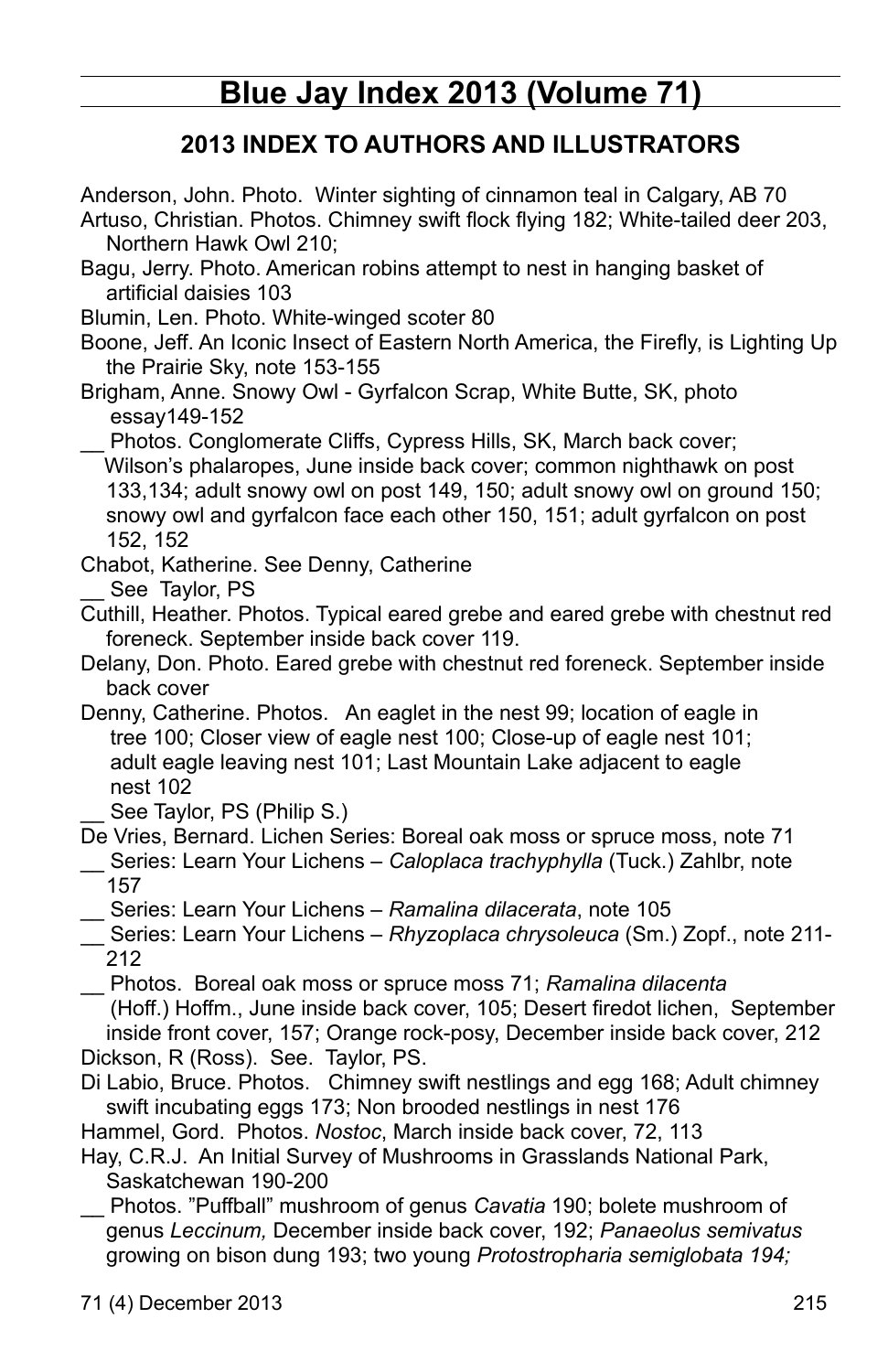*mature Protostropharia semiglobata,* December front cover, 194

- Hecker, Kerry and Lowell Strauss. Great Horned Owl Removes Purple Martin from Birdhouse, note 104
- Houston, C. Stuart. Adventures with White-winged Scoters, 78-80 \_\_ Obituary - Bill Matthews 1929-2012, note 106-107
- Hvenegaard, Glen, T. See Olson, Kiva
- Kjoss, Vicky. Answer to September Mystery Photo (leucistic piping plover) 214 Photos. September Mystery Photo, back cover, 158; winter scene,
- December inside front cover Koes, Rudolf. Line Drawing. Common Nighthawk132 See Staniforth, Richard J
- Konter, André. Are Eared Grebes with a Chestnut Red Foreneck Absent from North American Population? 118-123
- Kricsfalusy, Vladimir V. and Yakiv P. Ponomarenko. Notes on Biology and Ecology of the Prairie Crocus (*Anemone patens L*.) and its current status in Saskatchewan 135-148
- \_\_ Photos. Prairie Crocus (*Anemone patens*): typical flower form, rose flower form and white flower form, September inside front cover, 140
- Larson, David. Answer to June 2013 Mystery Photo (Cicada) 159-161
- Luk, Stephen. Photo. A Pennsylvania firefly (*Photuris pennsylvanicus*) resting on a lily pad 154
- McCulloch, Randy. Photos. Sharp-tailed Grouse, March front cover; Yellow-headed Blackbird, June inside front cover; Great Horned Owl family, June inside front cover; White Birch, September front cover
- Olson, Kiva. Photos. A Wood Bison in wallow in Elk Island National Park in the fall, June front cover; A cow/calf herd of elephants in Kruger National Park 82; Plains Bison grazing in Elk Island National Park 82, 93; A mother and calf bison in Elk Island National Park 85; African Elephant mother with a very young calf 85; trailers used to transport African Elephants 88
- and Glen T. Hvenegaard. Comparing South African and Canadian Practices for Managing Large Herbivores in Fenced Protected Areas 81-93
- Peschken, Diether. *Cystiphora sonchi* and *C. taraxaci* (Diptera: Cecidomyidae)- Sister species with Similar Morphology but Different Population Dynamics 183-189
- Photos and map. Blister galls on sow thistle, December inside front cover, 184, 185, 189; Sow-thistle midge laying an egg on underside of leaf of sowthistle 183; blister galls on dandelion leaf 186; surveyed areas for dandelion midge 2007-2012, 187
- Ponomarenko, Yakiv P. See Kricsfalusy, Vladimir V

Priebe, Joel. Varied thrush, note 69

- Photo. Varied thrush. March inside front cover, 71
- Priestly, Chuck. See Takats Priestly, Lisa.
- Saunders, Nick. Photo. Great horned owl 210.
- Schmidt, Harvey. Photos. December mystery photo, December inside front cover 213

Scott, Lorne. Brewer's Blackbirds Use Artificial Nest Site, note 68

Photos. Brewer's blackbird artificial nest site (2 photos) 68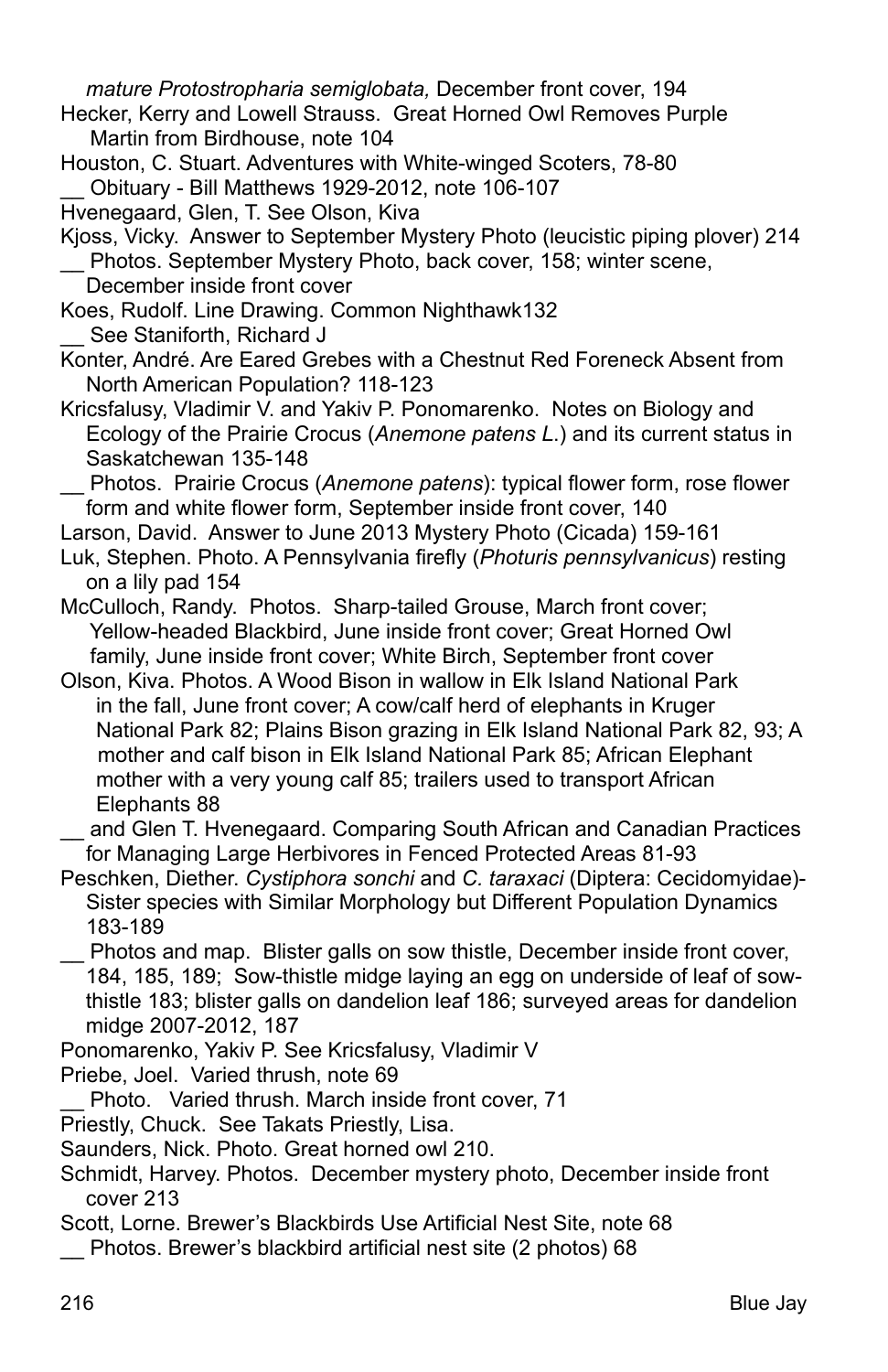- Sealy, S.G. (Spencer). A First Edition Copy of Roger Tory Peterson's Field Guide to the Birds, Archived at the University of Manitoba, and a note on Peterson's Connection to Saskatchewan 25-30 Answer to December 2012 Mystery Photo 73
- \_\_ Specimens of North American Water Shrew from Delta Marsh, Manitoba 94-97
- \_\_ Photos. First Edition of Roger Tory Peterson's A Guide to the Birds (title page, dust jacket front page, inscription) 26, 27; Alexander Wetmore, James Fisher and Roger Tory Peterson and others on American Ornithologists Union field trip to the north end of Last Mountain Lake, SK, August 29, 1959, March inside front cover, 28; Road along south edge of the dune-ridge forest, Delta Marsh 95; North American water shrews salvaged at Delta Marsh 96

Sheard, John, Answer to March 2013 Mystery Photo 113

- Smith, Alan. R. 71<sup>st</sup> Saskatchewan Christmas Bird Count 2012, 2-24 40<sup>th</sup> Saskatchewan Christmas Mammal Count 2012, 31-39
- Map. Location of 2012 Saskatchewan Christmas Counts 23
- Smith, Don. Whooping Crane with Leg Band Sighted Near Mossbank, SK, note 156
	- Photos. Pair of adult Whooping Cranes in field near Mossbank, SK, 156

Staniforth, Richard J. Horsetails and Scouring Rushes (*Equisetum spp.)* in Manitoba 48-67

- \_\_ Photos and Distribution Maps. Field horsetail 56; Water horsetail 57; Marsh horsetail 58; Meadow horsetail 59; Woodland horsetail 60; Common scouring-rush 61, Smooth scouring-rush 62; Dwarf scouring-rush 63; Varigated scouring-rush 64; *Equisetum* hybrids 65
- and Rudolf Koes. An Observation of Ground Feeding and Coprophagy by a Common Nighthawk in NW Manitoba 132-148
- Stewart, Barbara, E. and Robert E.A. Stewart. Nest Site Use, Breeding Success and Reproductive Success of Chimney Swifts in St. Adolphe, MB, 2010- 2013, 166-182

Stewart, Robert, E.A. See. Stewart, Barbara, E

Strauss, Lowell. Photos. Brewer's blackbird nestling 67; Bald eagle, June back cover; Adult bald eagle preparing to land 102; Great horned owl lurking in the shadows of a nearby tree 104; Purple martin at birdhouse 104; Prairie crocus 148; Mule deer antlers 209 See Hecker, Kerry

- Takats Priestly, Lisa and Chuck Priestly. Long-eared Owl Nesting Phenology and Habitat in Central Alberta 124-131
- Photos. Long-eared owl adult 124, 131; Long-eared owlets 129,131; child with long-eared owlet 131; Lisa Takats Priestly checking long-eared owl nest 131
- Taylor, P. (Peter). Further Observations of Blue-Spotted Salamanders near Pinawa Manitoba 40-47
- \_\_ Photos. Adult blue-spotted salamander 40; Blue-spotted salamander metamorph 41; Blue-spotted salamander study area along Ara Mooradian Way near Pinawa Manitoba 42
- Taylor, Philip S. Vole Freezes from Winter Exposure, note 201-202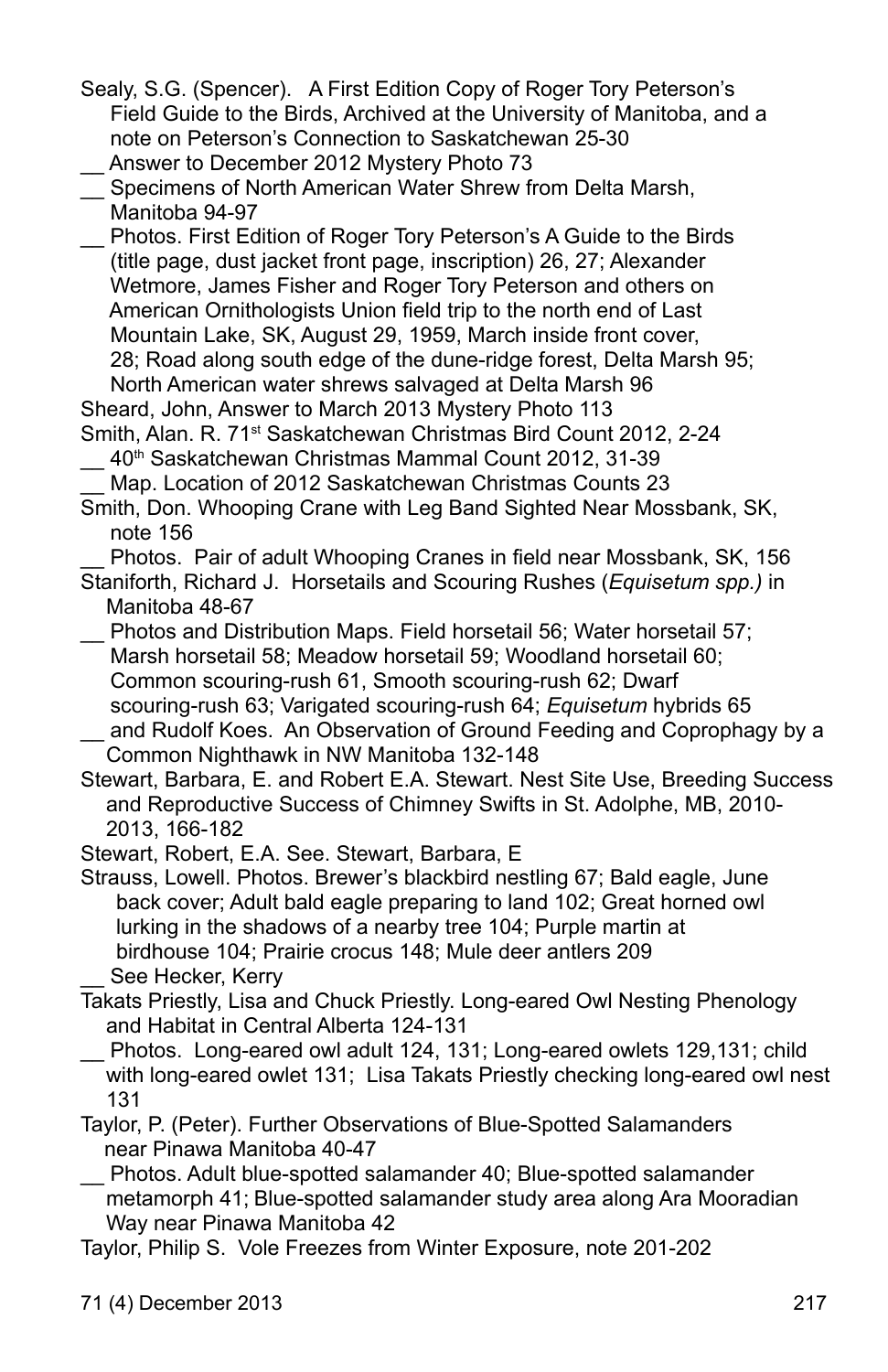Photos. June Mystery Photo 112, 159; vole tracks in snow 201, 202; frozen Meadow Vole in posture found 202

Taylor, Philip S. Ross, Dickson, Lois Vanthuyne, Catherine Denny and Katherine Chabot. Photo essay. First Record of Nesting Bald Eagles at Last Mountain Lake National Wildlife Area 98-102

- Warnock, Rob. Robins Attempt to Nest in Artificial Daisies in Regina, note 103 \_\_ Index to Volume 71, 216-228
- \_\_ Book Review. How to be a Better Birder. LOVITCH. 108-109
- \_\_ Book Review. Prairie: A Natural History, New Edition, SAVAGE. 109-110
- \_\_ Book Review. The Great Saskatchewan Bucket List. KARPAN, KARPAN. 110-111
- \_\_ Book Review. Birds of Western Canada, BIRD, 204-206

\_\_ Book Review. The Complete Book of North American Owls, DUNCAN, 207-209 Yaki, Gustave. A Winter Sighting of Cinnamon Teal in Alberta, note 69-70

# **2013 SUBJECT INDEX**

### **Alberta**

 Long-eared Owl Nesting Phenology and Habitat in Central Alberta. TAKATS PRIESTLY, PRIESTLY 124-131

# *Calgary*

 A Winter Sighting of Cinnamon Teal in Alberta, YAKI 69-70 *Elk Island National Park*

Comparing South African and Canadian Practices for Managing Large Herbivores in Fenced Protected Areas, OLSON, Hvenegaard 81-93

# **Amphibians**

# *Particular Species*

Salamander, blue-spotted

**Further Observations of Blue-Spotted Salamanders** near Pinawa Manitoba, TAYLOR 40-47

# **Birds**

# *Counts, Surveys and Lists*

71st Saskatchewan Christmas Bird Count 2012, SMITH 2-24

# *Historical Field Guides*

A First Edition Copy of Roger Tory Peterson's Field Guide to the Birds, Archived at the University of Manitoba, and a note on Peterson's Connection to Saskatchewan, SEALY 25-30

# *Particular Species*

Blackbird, Brewer's

 Brewer's Blackbirds Use Artificial Nest Site, SCOTT 68 Crane, whooping

 Whooping Crane with Leg Band Sighted Near Mossbank, SK, SMITH 156 Eagle, bald

 Record of Nesting Bald Eagles at Last Mountain Lake National Wildlife Area, TAYLOR, DICKSON, VANTHUYNE, DENNY, CHABOT 98-102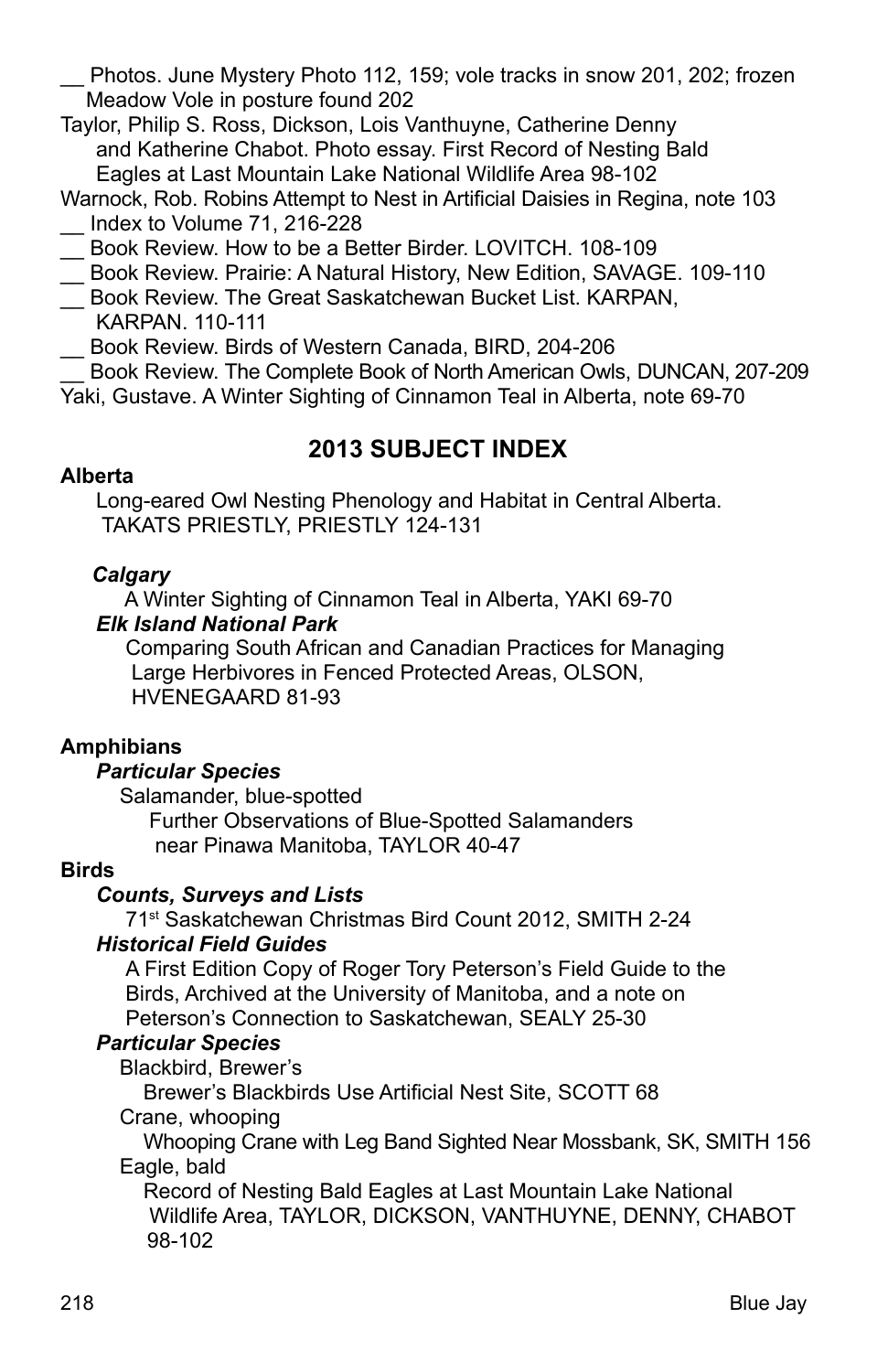Grebe, eared Are Eared Grebes with a Chestnut Red Foreneck Absent from North American Population?, KONTER 118-123 **Gyrfalcon**  Snowy Owl - Gyrfalcon Scrap, White Butte, SK, BRIGHAM 149-152 Nighthawk, common Observation of Ground Feeding and Coprophagy by a Common Nighthawk in NW Manitoba, STANIFORTH, KOES 132-148 Martin, purple Great Horned Owl Removes Purple Martin from Birdhouse, HECKER, STRAUSS, 104 Owl, great horned Great Horned Owl Removes Purple Martin from Birdhouse, HECKER, STRAUSS 104 Owl, long-eared Long-eared Owl Nesting Phenology and Habitat in Central Alberta. TAKATS PRIESTLY, PRIESTLY 124-131 Owl, snowy Snowy Owl - Gyrfalcon Scrap, White Butte, SK, BRIGHAM 149-152 Robin, American Robins Attempt to Nest in Artificial Daisies in Regina, WARNOCK 103 Scoter, white-winged Adventures with White-winged Scoters, HOUSTON 78-80 Swift, chimney Nest Site Use, Breeding Success and Reproductive Success of Chimney Swifts in St. Adolphe, MB, 2010-2013, STEWART, STEWART 166-182 Teal, cinnamon A Winter Sighting of Cinnamon Teal in Alberta, YAKI 69-70 Thrush, varied Varied Thrush, PRIEBE 69

#### **Conservation**

Large Herbivores in Fenced Protected Areas

 Comparing South African and Canadian Practices for Managing Large Herbivores in Fenced Protected Areas, OLSON, HVENEGAARD 81-93

#### **Fungi**

 An initial survey of mushrooms in Grasslands National Park, Saskatchewan, HAY 190-200

#### **Habitat**

 Long-eared Owl Nesting Phenology and Habitat in Central Alberta. TAKATS PRIESTLY, PRIESTLY 124-131

# **Insects**

#### *Fireflies*

An Iconic Insect of Eastern North America, the Firefly, is Lighting the Prairie Sky, BOONE 153-155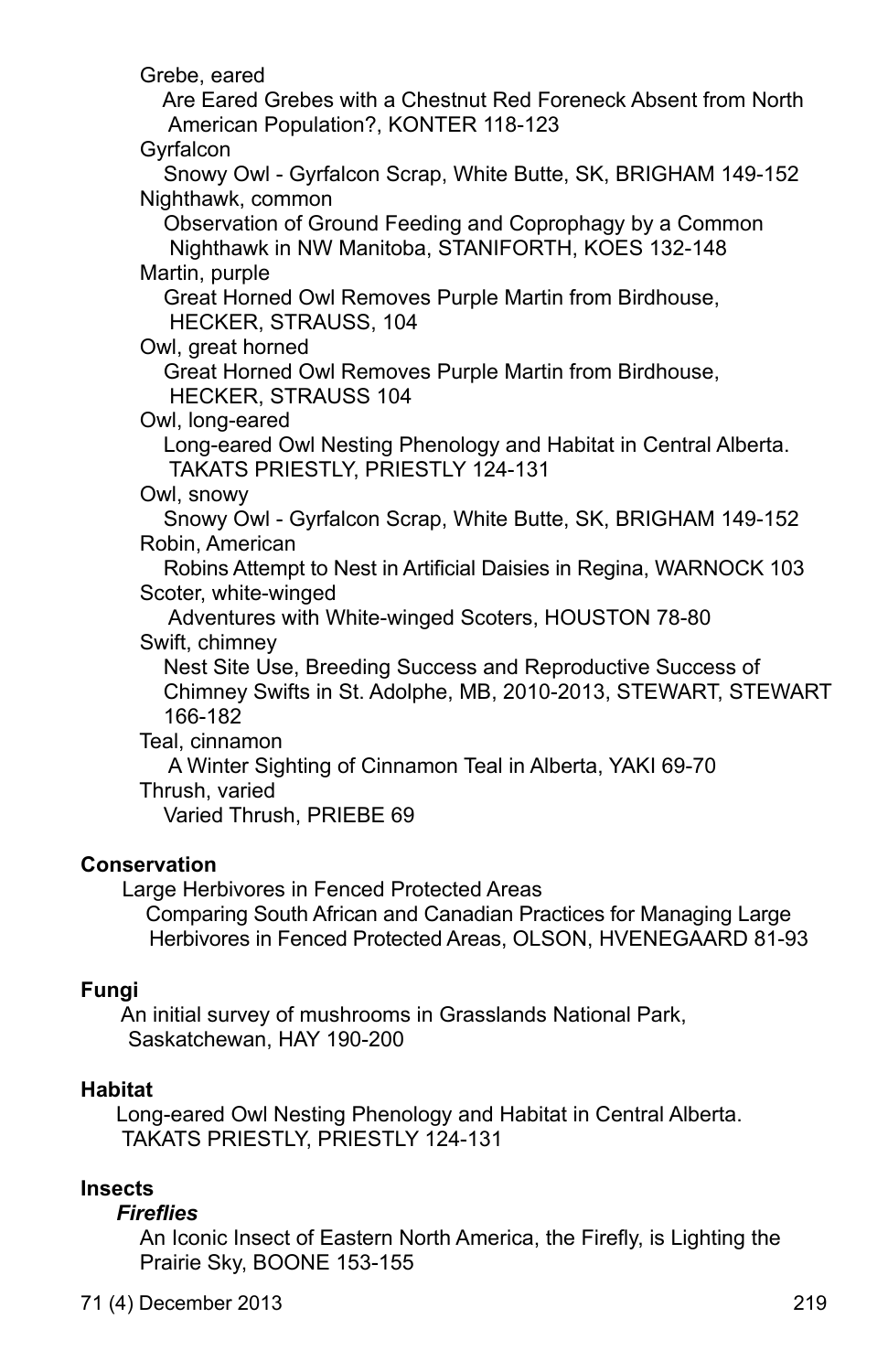#### *Particular Species*

#### *Cystiphora sonchi*

 *Cystiphora sonchi* and *C. taraxaci* (Diptera: Cecidomyidae)- Sister species with similar morphology but different population dynamics, Peschken 183-189

*Cystiphora taraxaci*

 *Cystiphora sonchi* and *C. taraxaci* (Diptera: Cecidomyidae)- Sister species with similar morphology but different population dynamics, Peschken 183-189

#### **In Memoriam**

Obituary: Bill Matthews 1929-2012, HOUSTON 106-107

#### **Lichens**

#### *Particular Species*

*Caloplaca trachyphylla* (Tuck.) Zahlbr

 Lichen Series – *Caloplaca trachyphylla*(Tuck.) Zahlbr, DE VRIES 157 *Evernia mesomorhia* Nyl

Lichen Series – *Evernia mesomorhia* Nyl, DE VRIES 71

 *Ramalina dilacerata*

Lichen Series -*Ramalina dilacerata.* DE VRIES 105

*Rhyzoplaca chrysoleuca*

 Lichen Series – *Rhyzoplaca chrysoleuca* (Sm.) Zopf., DE VRIES 211-212

#### **Mammals**

#### *Counts, Surveys and Lists*

40th Saskatchewan Christmas Mammal Count 2012, SMITH 31-39

# *Particular Species*

African elephant

 Comparing South African and Canadian Practices for Managing Large Herbivores in Fenced Protected Areas, OLSON, Hvenegaard 81-93.

#### Bison

Comparing South African and Canadian Practices for Managing Large Herbivores in Fenced Protected Areas, OLSON, Hvenegaard 81-93.

Meadow vole

 Vole freezes from winter exposure, TAYLOR 201-202 North American water shrew

Specimens of North American Water Shrew from Delta Marsh, Manitoba, SEALY 94-97

#### **Manitoba**

 Horsetails and Scouring Rushes (*Equisetum spp.)* in Manitoba, STANIFORTH 48-67.

A First Edition Copy of Roger Tory Peterson's Field Guide to the Birds, Archived at the University of Manitoba, and a note on Peterson's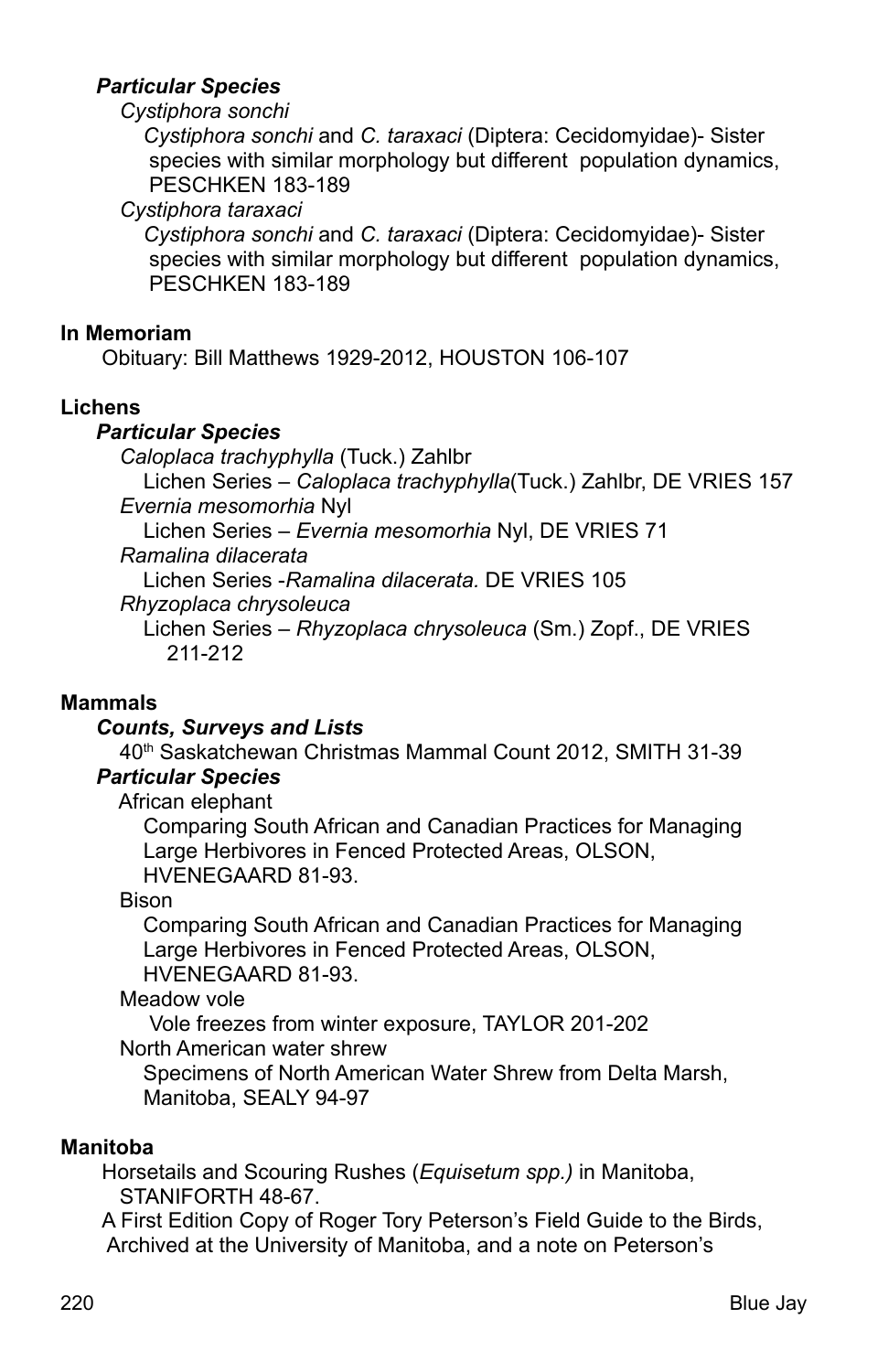Connection to Saskatchewan, SEALY 25-30

Observation of Ground Feeding and Coprophagy by a Common Nighthawk in NW Manitoba, STANIFORTH, KOES 132-148

Delta Marsh

Specimens of North American Water Shrew from Delta Marsh, Manitoba, SEALY 94-97

Pinawa

Further Observations of Blue-Spotted Salamanders near Pinawa Manitoba, TAYLOR 40-47

St. Adolphe

 Nest Site Use, Breeding Success and Reproductive Success of Chimney Swifts in St. Adolphe, MB, 2010-2013, STEWART, STEWART 166-182

# **Mystery Photos**

 Answers to: December 2012 Mystery Photo 73; March 2013 Mystery Photo 113; June 2013 Mystery Photo 159-161; September 2013 Mystery Photo 214

#### **Nature Library**

 How to be a Better Birder. LOVITCH. Book reviewed by WARNOCK 108 -109

 Prairie: A Natural History, Second Edition. SAVAGE. Book reviewed by WARNOCK 109-110

 The Great Saskatchewan Bucket List. KARPAN, KARPAN. Book reviewed by WARNOCK 110-111

 Birds of Western Canada. BIRD. Book reviewed by WARNOCK, 204-206 The Complete Book of North American Owls. DUNCAN. Book reviewed by WARNOCK 207-209

#### **Nature Saskatchewan**

Publications - *Blue Jay Blue Jay* Index to Volume 71 WARNOCK 216-228

# **People**

Matthews, Bill

Obituary: Bill Matthews 1929-2012, HOUSTON 106-107

Peterson, Roger Tory

A First Edition Copy of Roger Tory Peterson's Field Guide to the Birds, Archived at the University of Manitoba, and a note on Peterson's Connection to Saskatchewan, SEALY 25-30

#### **Plants**

# *Particular Taxa*

Horsetails and Scouring-rushes (*Equisetum spp.)* Horsetails and Scouring Rushes (*Equisetum spp.)* in Manitoba, STANIFORTH 48-67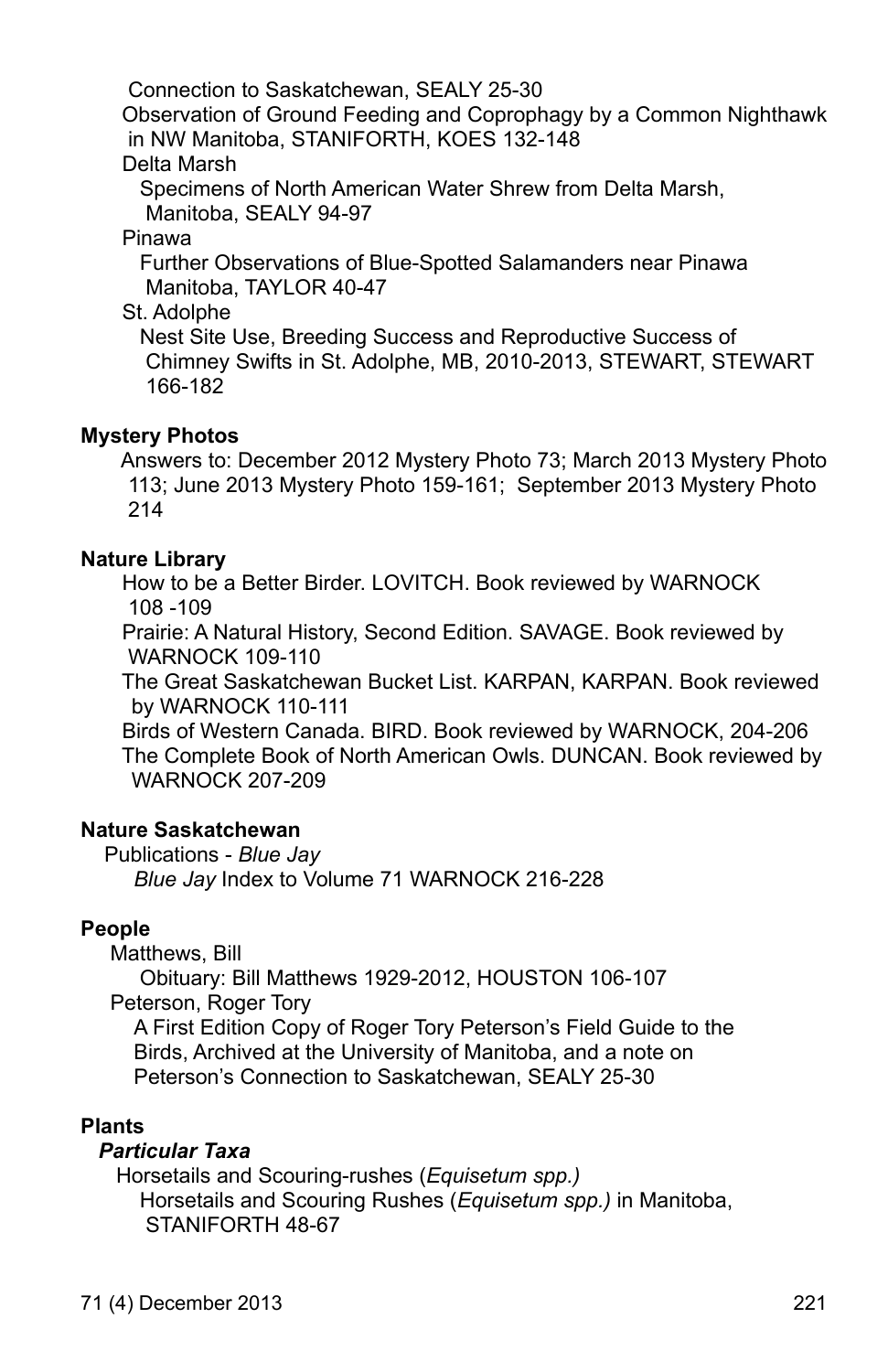Prairie Crocus

 Notes on Biology and Ecology of the Prairie Crocus (*Anemone patens L*.) and its current status in Saskatchewan, KRICSFALUSY, PONOMARENKO 135-148

#### **Saskatchewan**

 71st Saskatchewan Christmas Bird Count 2012, SMITH 2-24 A First Edition Copy of Roger Tory Peterson's Field Guide to the Birds, Archived at the University of Manitoba, and a note on Peterson's Connection to Saskatchewan, SEALY 25-30 40th Saskatchewan Christmas Mammal Count 2012, SMITH 31-39 Adventures with White-winged Scoters HOUSTON 78-80

 Great Horned Owl Removes Purple Martin from Birdhouse, HECKER, STRAUSS 104

 Notes on biology and ecology of the Prairie Crocus (*Anemone patens L*.) and its current status in Saskatchewan, KRICSFALUSY, PONOMARENKO 135-148

Cypress Interprovincial Park

June 2013 Mystery photo 112

Grasslands National Park

An initial survey of mushrooms in Grasslands National Park,

Saskatchewan, HAY 190-200

Indian Head

Brewer's Blackbirds Use Artificial Nest Site, SCOTT 68.

Last Mountain National Wildlife Area

 Record of Nesting Bald Eagles at Last Mountain Lake National Wildlife Area, TAYLOR, DICKSON, VAN THUYNE, DENNY, CHABOT 98-102 Morse

Varied Thrush PRIEBE 69

Mossbank

 Whooping Crane with Leg Band Sighted Near Mossbank, SK, SMITH 156 Regina

 Robins Attempt to Nest in Artificial Daisies in Regina, WARNOCK 103 Saskatoon

Vole freezes from winter exposure, TAYLOR 201-202

White Butte

Snowy Owl - Gyrfalcon Scrap, White Butte, SK, BRIGHAM 149-152

# **South Africa**

Kruger National Park

 Comparing South African and Canadian Practices for Managing Large Herbivores in Fenced Protected Area, OLSON, HVENEGAARD 81-93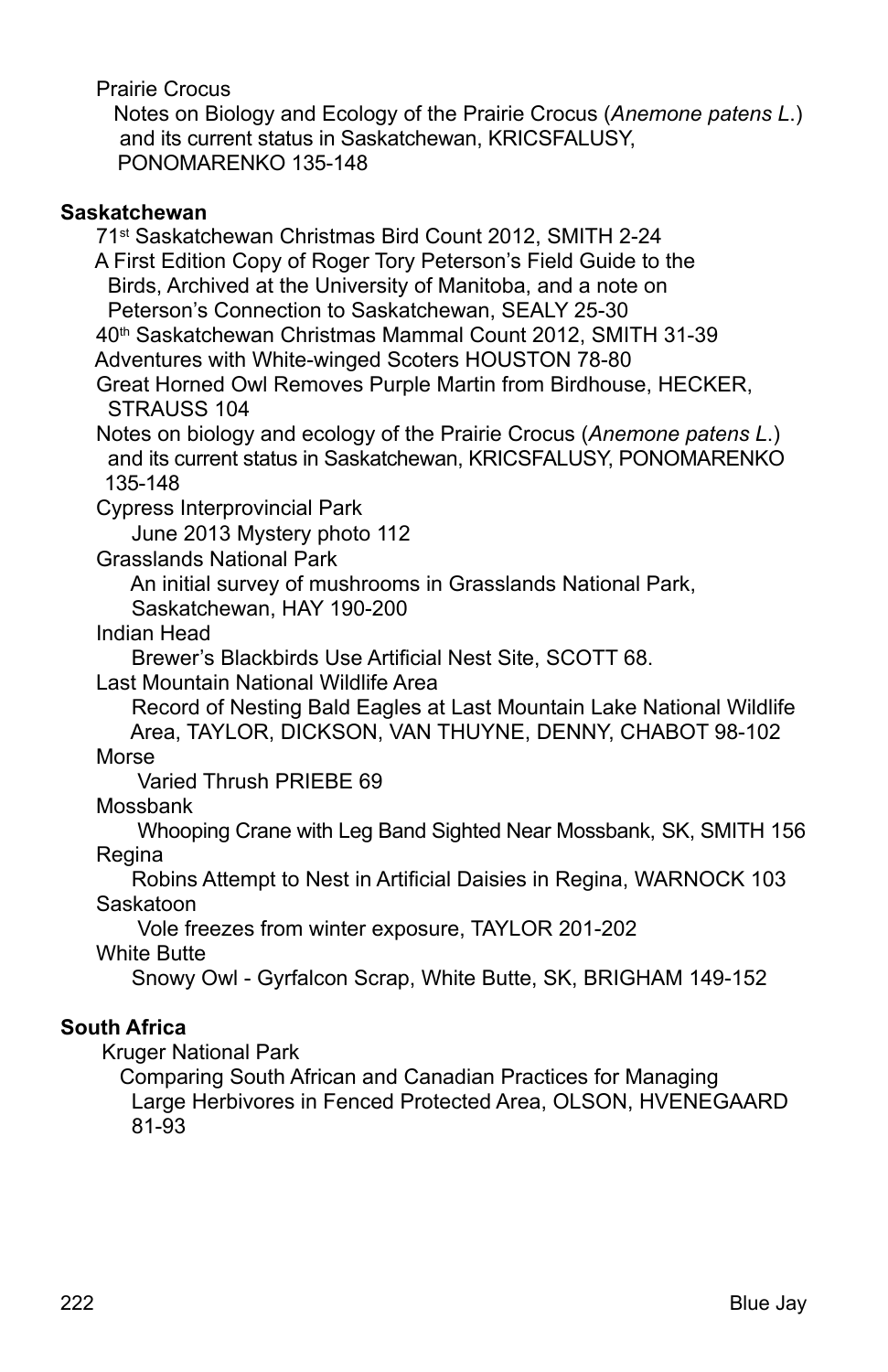# **2013 ILLUSTRATION INDEX**

*All illustrations are photographs unless otherwise indicated*

### **Amphibians**

Salamander, bue-spotted: adult, TAYLOR 40; metamorphs, TAYLOR 41

#### **Birds**

 Blackbird, Brewer's: nestling, STRAUSS 67; artificial nest site (2 photos SCOTT 68

 Blackbird, yellow-headed: MCCULLOUGH June inside front cover

Crane, whooping: 2 adults in field (2 photos), SMITH 156

 Eagle, bald: in flight, STRAUSS June back cover; eaglet in nest, DENNY and CHABOT, 99; nest (3 photos), DENNY and CHABOT, 100, 101; eagle leaving nest, DENNY and CHABOT, 101; eagle landing, STRAUSS 102; Last Mountain Lake near eagle nest, DENNY and CHABOT 102

 Grebe, eared: CUTHILL (2 photos) September inside back cover, 119; DELANEY (1 photo) September inside back cover.

Grouse, sharp-tailed: MCCULLOCH March front cover

 Gyrfalcon: adult alone (2 photos), BRIGHAM 151, 152; adult with snowy owl (3 photos), BRIGHAM 150, 151

Hawk, Swainson's: with pocket gopher in bill, HECKER 73

Martin, purple: at birdhouse, STRAUSS 104

 Nighthawk, common: (3 photos) BRIGHAM 133,134; line drawing KOES 132

 Owl, great horned: adult with two fledglings, MCCULLOUGH June inside front cover; adult, STRAUSS, 104; adult, SAUNDERS 210

 Owl, long-eared: adult (2 photos), TAKATS PREIESTLY, PRIESTLY 124,131; owlets (3 photos), TAKATS PREIESTLY, PRIESTLY 129,131

Owl, Northern hawk: adult, ARTUSO 210

 Owl, snowy: adult alone (3 photos) BRIGHAM 149, 150; Adult with gyrfalcon (3 photos) BRIGHAM, 150, 151

Phalarope, Wilson's: BRIGHAM, June inside back cover

Plover, piping: leucistic adult, KJOSS September back cover, 158

Robin, american: artificial nest site, BAGU 103

Scoter, white-winged: BLUMIN 80

Swift, chimney: DI LABIO, nestlings and unhatched egg, DI LABIO 168; adult incubating eggs, DI LABIO 173; non brooded nestlings in nest, Di Labio 176, flock in flight (2 photos), ARTUSO 182

 Teal, cinnamon: winter sighting in Calgary, Alberta, ANDERSON 70 Thrush, varied: PRIEBE March inside front cover, 71

# **Books**

 First Edition of Roger Tory Peterson's A Guide to the Birds (title page, dust jacket front page, inscription): SEALY 26, 27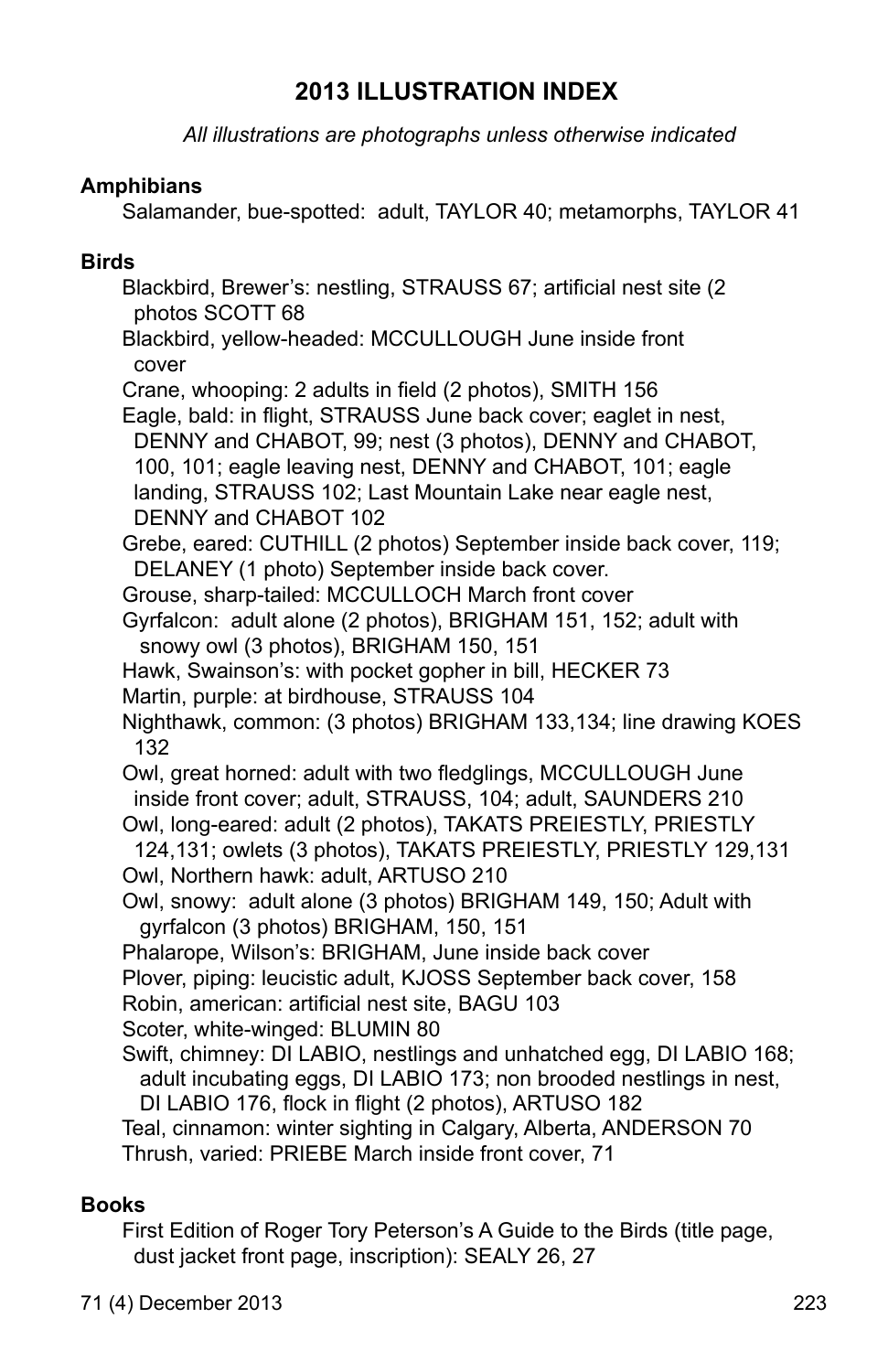### **Christmas Counts in Saskatchewan**

Location of 2012 counts (map): SMITH, 23

### **Fungi**

 *Cavatia* (genus): "puffball" mushroom, HAY 190;  *Leccinum* (genus)*:* bolete mushroom , HAY December inside back cover, 192

 *Panaeolus semivatus:* growing on bison dung, HAY 193  *Protostropharia semiglobata:* 2 young mushrooms, HAY 194; mature mushroom, HAY December front cover,194

#### **Habitat**

Artificial American robin nest site: BAGU 103

Artificial Brewer's blackbird nest site (2 photos): SCOTT 68

 Bald eagle nest at Last Mountain Lake: (6 photos), DENNY and CHABOT 99-102; STRAUSS (1 photo) 102

Bison habitat in Elk National Park: (3 photos) OLSON 82, 85, 93

 Blue-spotted salamander study area along Ara Mooradian Way near Pinawa Manitoba: TAYLOR 42

 Conglomerate Cliffs, Cypress Hills: BRIGHAM, March 2013 back cover

 African elephant habitat in Kruger National Park, South Africa: (3 Photos), OLSON 82, 85, 88

 North American water shrew habitat in dune-ridge forest at Delta Marsh: SEALY 95

#### **Insects**

Cicada (*Okanagana rimosa*): adult TAYLOR 112, 159

 Firefly, Pennsylvania (*Photuris pennsylvanica*): adult, LUK 154 Midge, dandelion (*Cystiphora taraxaci*): dandelion midge blister galls on dandelion leaf, PESCHKEN 186; map of surveyed areas 2007-2012, PESCHKEN 187

 Midge, sow thistle *(Cystiphora sonchi)*: adult laying egg on sow thistle PESCHKEN 183; sow thistle midge blister galls on sow thistle (5 photos) PESCHKEN December inside front cover, 184, 185, 189

# **Lichens**

 Lichen, desert firedot (*Caloplaca trachyphylla*(Tuck.) Zahlbr) DE VRIES September inside cover, 157

Moss, boreal oak or spruce (*Evernia mesomorpha* Nyl): DE VRIES 71

Ramalina, punctured (*Ramalina dilacerata* (Hoff.): DE VRIES June inside back cover, 105

Rock-posy, orange (*Rhyzoplaca chrysoleuca):* DE VRIES December inside back cover, 212